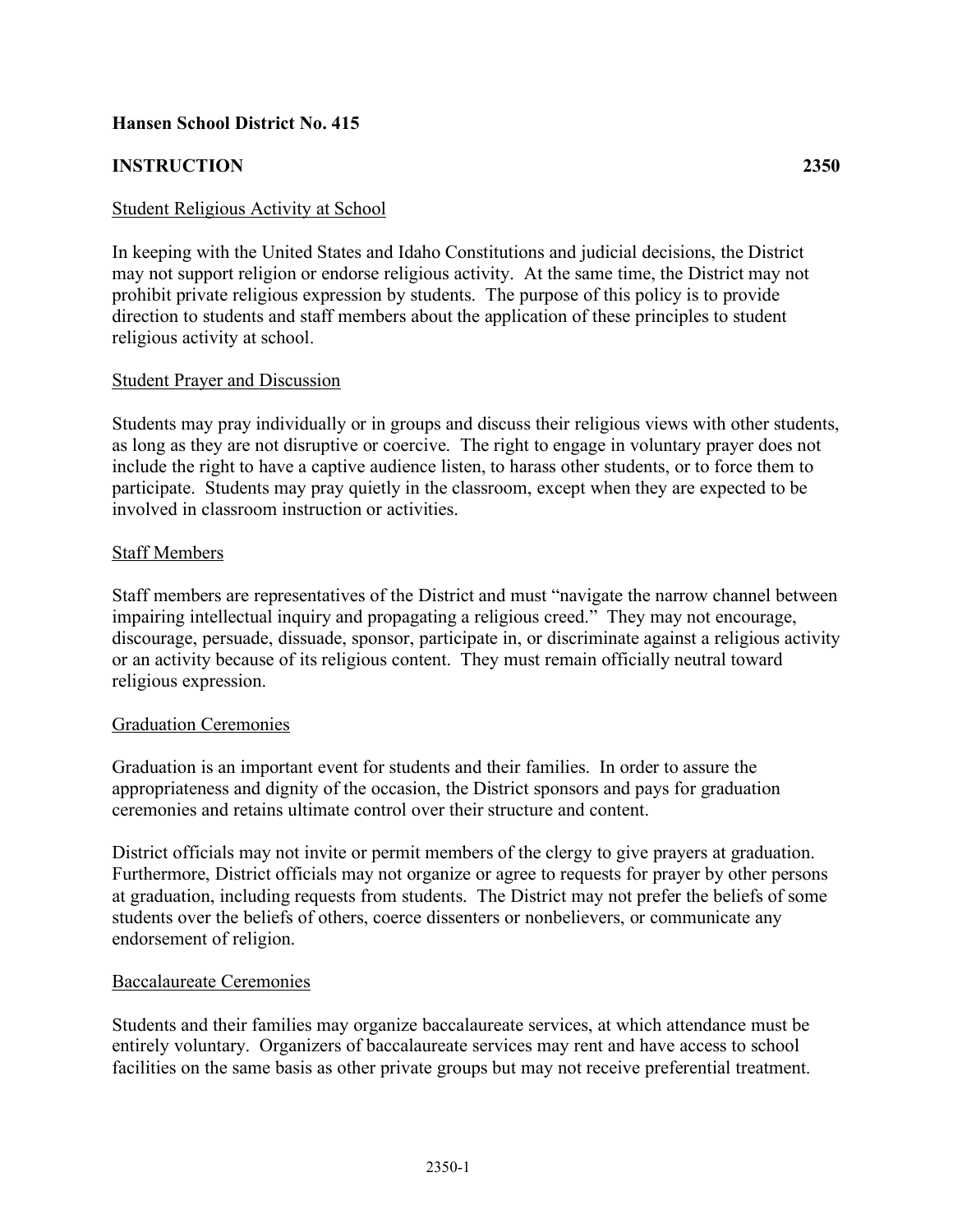The District may not be identified as sponsoring or endorsing baccalaureate services. District funds, including paid staff time, may not be used directly or indirectly to support or subsidize any religious services.

### Assemblies, Extracurricular, and Athletic Events

District officials may not invite or permit members of the clergy, staff members, or outsiders to give prayers at school-sponsored assemblies and extracurricular or athletic events. District officials also may not organize or agree to student requests for prayer at assemblies and other school-sponsored events. Furthermore, prayer may not be broadcast over the school public address system, even if the prayer is nonsectarian, non-proselytizing, and initiated by students.

# Student Religious Expression and Assignments

Students may express their individual religious beliefs in reports, tests, homework, and projects. Staff members should judge their work by ordinary academic standards, including substance, relevance, appearance, composition, and grammar. Student religious expression should neither be favored nor penalized.

# Religion in the Curriculum

Staff members may teach students about religion in history, art, music, literature, and other subjects in which religious influence has been and continues to be felt. However, staff members may not teach religion or advocate religious doctrine or practice. The prohibition against teaching religion extends to curricular decisions that promote religion or religious beliefs.

School programs, performances, and celebrations must serve an educational purpose. The inclusion of religious music, symbols, art, or writings is permitted if the religious content has an historical and/or independent educational purpose that contributes to the objectives of the approved curriculum. School programs, performances, and celebrations cannot promote, encourage, discourage, persuade, dissuade, or discriminate against a religion or religious activity and cannot be religious or religious-holiday oriented.

### Student Religious Clubs

Students may organize clubs to discuss or promote religion, subject to the same constitutionally acceptable restrictions that the District imposes on other student-organized clubs.

### Distribution of Religious Literature

Students may distribute religious literature to their classmates, subject to the same constitutionally acceptable restrictions that the District imposes on the distribution of other nonschool literature. Outsiders may not distribute religious or other literature to students on school property.